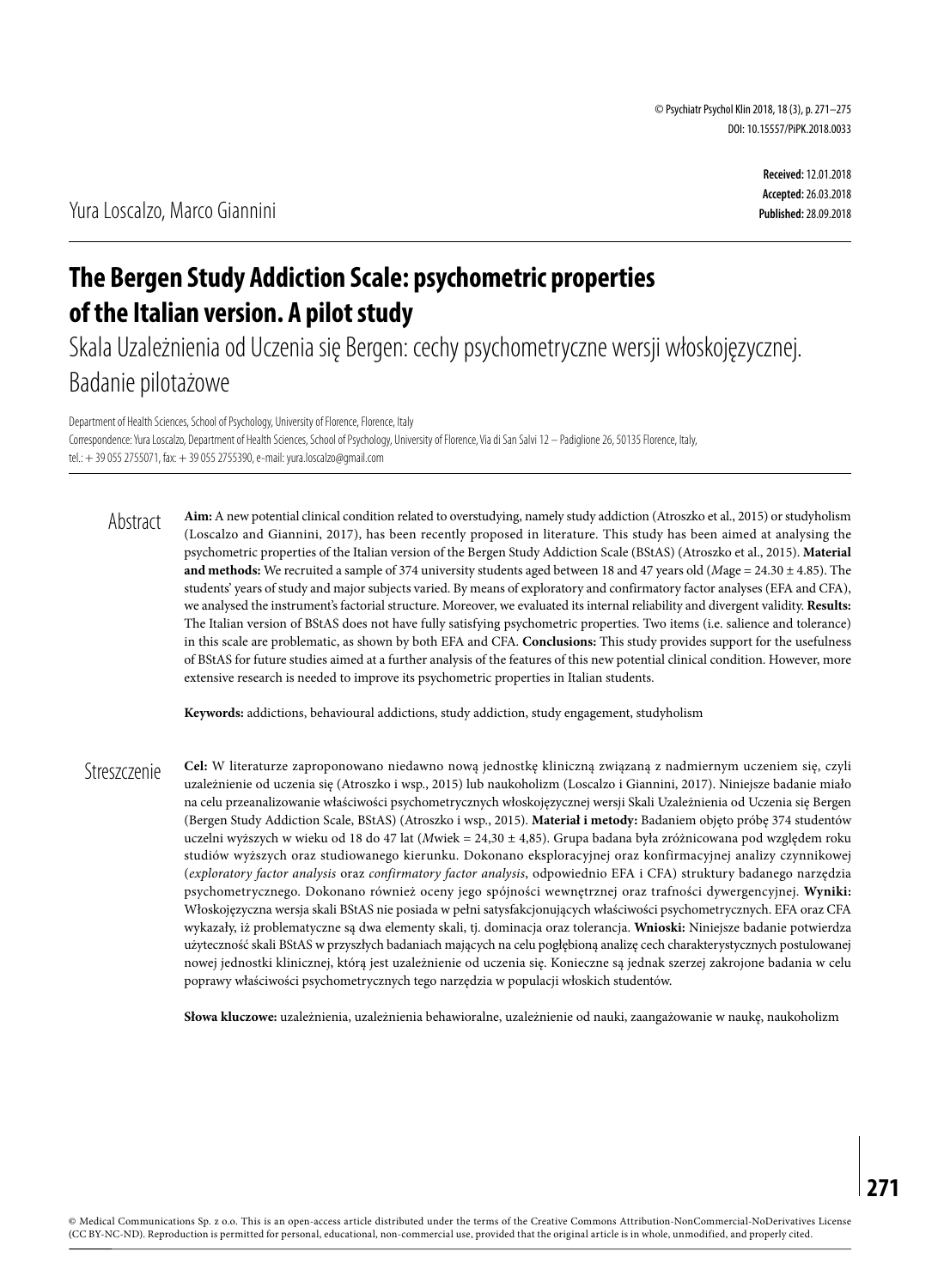#### **INTRODUCTION**

Interature, a lot of attention has been devoted to workaholism (or work addiction) (Oates, 1971).<br>However, despite the wide interest in the wellbeing of workers, students have received little attention. Yet, workaholism (or work addiction) (Oates, 1971). However, despite the wide interest in the wellbea similar clinical condition could apply in the school context as well, given that in modern society students have to face many academic pressures (Atroszko et al., 2015; Loscalzo and Giannini, 2017). This could lead some students to develop study addiction (Atroszko et al., 2015) or studyholism (i.e. obsession toward study) (Loscalzo and Giannini, 2017). Study addiction and studyholism are related to the same problem-behaviour, namely to a negative psychological condition associated with overstudying. However, there are some differences regarding their theoretical conceptualisation (Loscalzo and Giannini, 2017). One of the two main differences is their internalising/externalising nature. Atroszko et al. (2015) have highlighted that it is a behavioural addiction, namely an externalising disorder, which is characterised by the seven core components of substance-related addictions (i.e. salience, tolerance, mood modification, relapse, withdrawal, conflict, and problems). On the other hand, Loscalzo and Giannini (2017), in line with Kardefelt-Winther (2015), have pointed out the importance of going beyond the addiction framework when studying new potential behavioural addictions. Hence, they have proposed the hypothesis that studyholism is characterised by both addiction and obsessive-compulsive symptoms, suggesting that it is more similar to an obsession than an addiction (Loscalzo et al., in press).

Moreover, Loscalzo and Giannini (2017), in line with Billieux et al. (2015), have stressed the importance of not overpathologising a common behaviour such as studying. To reach this aim, they suggested distinguishing among three kinds of heavy study investors (see Snir and Harpaz, 2012 for heavy work investment): engaged students, engaged studyholics, disengaged studyholics. More specifically, they have suggested that disengaged studyholics could be more impaired than engaged studyholics, and that engaged students should not be labelled as problematic students.

Currently, the few studies that have examined this problem-behaviour and its negative outcomes have focused on the construct of study addiction (Andreassen et al., 2013; Atroszko et al., 2015, 2016a, 2016b). They have been conducted in populations of Polish and Norwegian students, using the Bergen Study Addiction Scale (BStAS) (Atroszko et al., 2015), which is a 7-item self-report instrument that conceptualises study addiction as a pure addiction. Each item corresponds to one of the seven core components of addictions. It has been created by changing in the items of the Bergen Work Addiction Scale (BWAS) (Andreassen et al., 2012) the term "work" with "study." Atroszko et al. (2015) found good fit indices for the 7-item model in the Norwegian sample and acceptable fit indices among Polish students.

Given the issue related to the externalising and/or internalising nature of the clinical condition that could be associated with overstudying (Loscalzo and Giannini, 2017), it is valuable to have instruments with good psychometric properties that allow measuring both study addiction and studyholism. In literature, there are the Polish and Norwegian versions of BStAS (Atroszko et al., 2015). Moreover, there are the Italian and Polish versions of the Studyholism Inventory (SI-10) (Loscalzo et al., in press). We believe that it is important to have an Italian and Polish version of both instruments, to use them for further research. This could help clarify if these two constructs are actually different, for example by analysing their relationships with some antecedents and outcomes proposed by Loscalzo and Giannini (2017) in their theoretical model. Since in literature there is no Italian version of BStAS yet, we have aimed to analyse its psychometric properties among Italian university students for further use in cross-cultural studies.

### **MATERIAL AND METHODS**

#### **Material**

The participants were 374 Italian university students, aged between 18 and 47 years old (*M*age = 24.30 ± 4.85). They were mostly female (74.6% girls) and lived in Tuscany (51.3%). In terms of their year of study, the following group composition was noted: 28.1%, 19.3%, 22.7%, 13.9%, 15.8% from the first to the fifth year, respectively. Moreover, one medicine student was in their sixth year (in Italy, a medical degree takes 6 years to complete).

The participants studied various fields, i.e. Humanities (27.8%), Psychology (25.4%), Math, Physics and Natural Sciences (15%), Social Sciences (including Law and Economy; 14.2%), Medicine (8.8%) and Health Sciences (8.8%).

A subsample of 80 participants (78.8% females,  $Mage = 25.16 \pm 6.24$ ) was selected for divergent validity analysis. Then, we randomly split the remaining 294 students into two samples in order to carry out exploratory factor analysis (EFA) and confirmatory factor analysis (CFA). The sample used for EFA comprised 147 students (70.1% females; *M*age = 23.85 ± 4.48). The sample used for CFA comprised 147 students as well (76.9% females, *M*age = 24.29 ± 4.27).

### **Methods**

#### **Bergen Study Addiction Scale (BStAS)**

The participants filled out our Italian translation of BStAS (Atroszko et al., 2015). They had to respond to each of the seven items, using a 5-point Likert scale ranging from 1 ("never") to 5 ("always"). BStAS one-factor structure demonstrated a good fit among Norwegian students and an acceptable fit among Polish students. Its Cronbach's alpha reliability coefficient was 0.74 in the Norwegian sample and 0.75 in the Polish sample (Atroszko et al., 2015).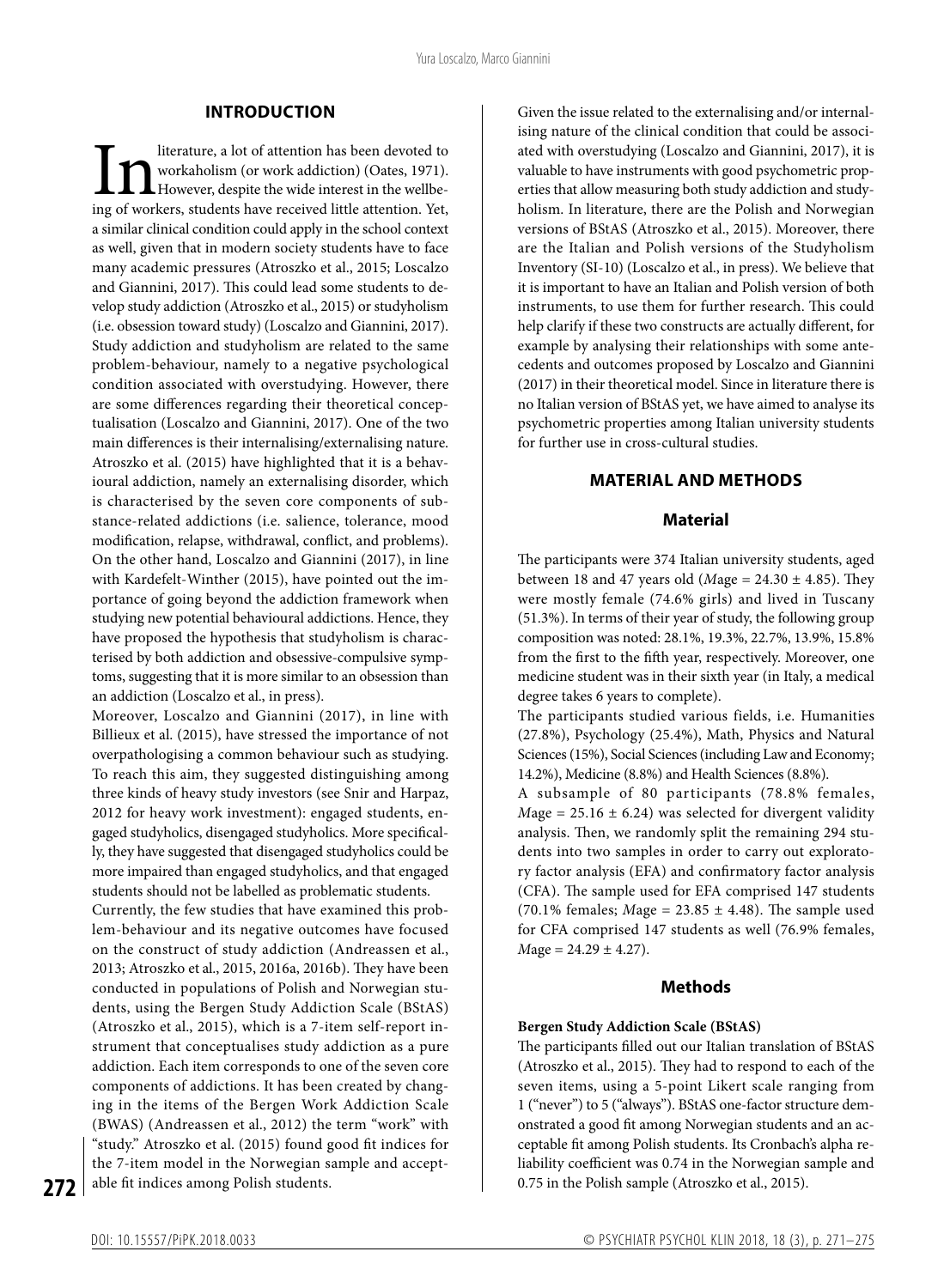## **Utrecht Work Engagement Scale – Student version (UWES-S-9)**

A subsample of 80 students also filled out the Italian translation (Loscalzo and Giannini, in press) of UWES-S-9 (Schaufeli and Bakker, 2004). It is a 9-item self-report instrument assessing study engagement by means of three subscales: Vigor, Dedication, and Absorption. The psychometric properties of the Italian version are as good as those of the original version. The fit of the three-factor model is better than of the one-factor model, and the internal reliability is good for both the total scale of the Italian version ( $\alpha$  = 0.90) and for Vigor, Dedication and Absorption subscales, at 0.82, 0.88, and 0.76, respectively (Loscalzo and Giannini, in press).

### **Procedure**

First, we asked for the ethical approval of the Department of Health Sciences of the University of Florence (protocol number 153913). Then, we created an online-survey comprising BStAS, UWES-S-9 (for the second administration only), and a demographics section, including information such as gender, age, city of living, year and area of study. The first page of the online questionnaire presented all the informed consent information. At the end of this page, it was highlighted that by continuing to fill out the questionnaire the participants agreed to take part in the study and thereby provided their informed consent.

## **Data analysis**

We carried out the analysis using SPSS.25 and AMOS.22. First, aiming to evaluate if the one-factor model of BStAS fits the data well by means of EFA (principal axis factoring) and CFA (maximum likelihood estimation) in two different samples, we created two groups, each comprising 174 participants. We performed both EFA and CFA (even though

usually only CFA is performed for already published scales), since overstudying is a construct proposed only recently, and it is conceptualised by means of two different theorizations (i.e. study addiction and studyholism).

Then, we calculated the Cronbach's alpha of the scale for the total sample  $(n = 374)$ , in order to assess its internal reliability. Finally, we evaluated the divergent validity of BStAS by means of Pearson's correlations between its total score and UWES-S-9 scales in the subsample of 80 students who also filled out this questionnaire.

## **RESULTS**

First, we performed EFA (principal axis factoring) on the first sample ( $n = 174$ ), which showed a one-factor solution, with the factor explaining 39.85% of the variance. The factor loadings ranged between a minimum of 0.46 (items 1 and 2) and a maximum of 0.63 (item 4). However, there were two low communalities, namely for items 1 and 2, which had a value of 0.21. For the remaining five items, the values of communality ranged between 0.29 and 0.40.

In order to evaluate further the factor structure of BStAS, we performed CFA to test the one-factor solution on the second sample ( $n = 174$ ). The values of the fit indices did not support this solution:  $CMIN/DF = 3.95$ ,  $GFI = 0.91$ ,  $CFI = 0.77$ ,  $TLI = 0.65$ ,  $NFI = 0.72$ ,  $RMSEA = 0.14$ . Moreover, this analysis confirmed that items 1 and 2 were the most critical ones, since their standardised factor loadings were the lowest (0.23 and 0.25, respectively). However, following the indication of the modification indices, and hence correlating the error terms of items 1 and 3, the fit improved: CMIN/DF = 1.98, GFI =  $0.93$ , CFI =  $0.93$ ,  $TLI = 0.88$ , NFI = 0.87, RMSEA = 0.08. Nevertheless, the factor loadings are still problematic for items 1 and 2, with their values being 0.17 and 0.25, respectively (Fig. 1).



*Fig. 1. One-factor model, BStAS,* n *= 174*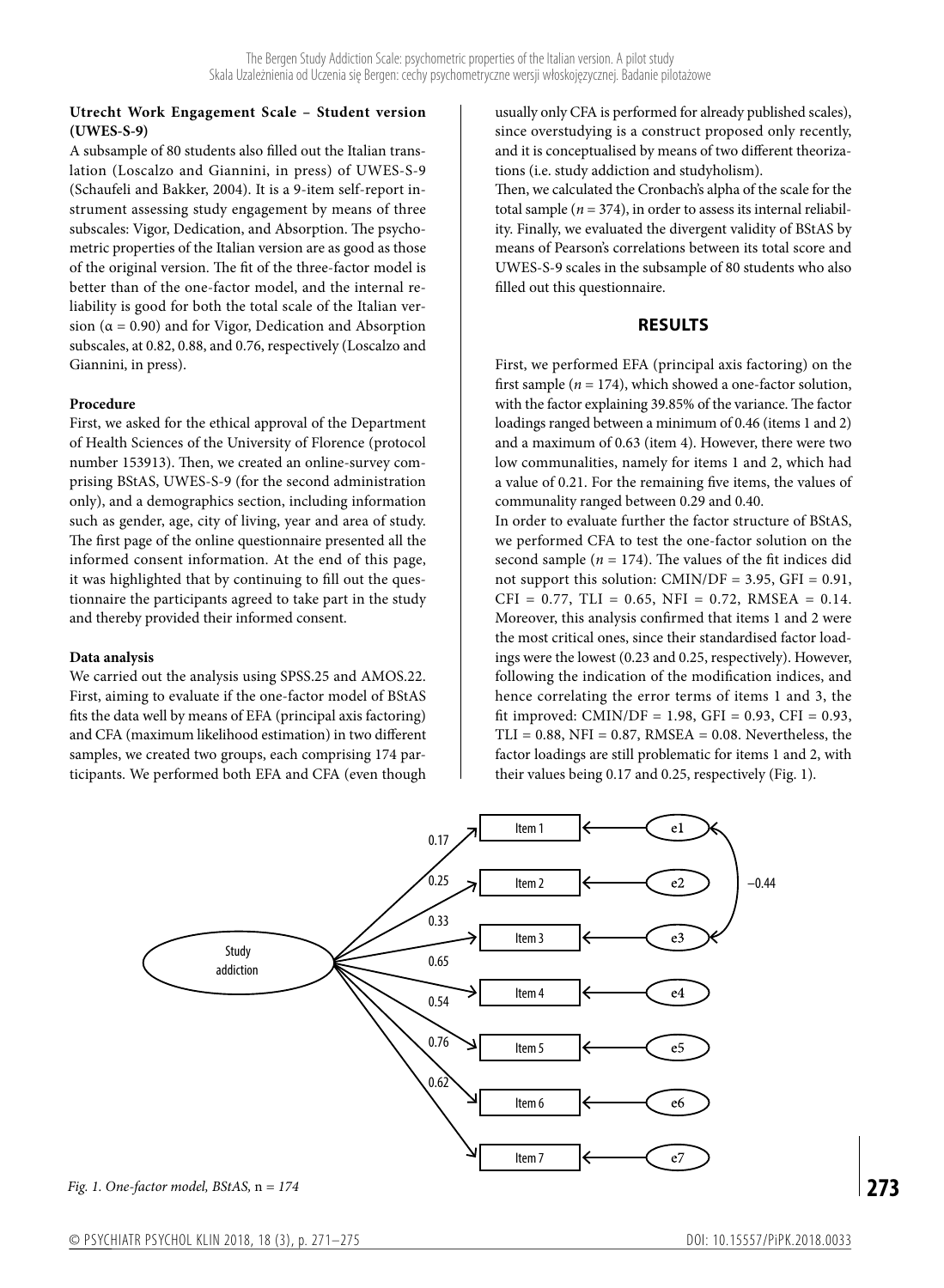Next, referring to the original 7-item structure of the test, we calculated the internal reliability of the scale ( $n = 374$ ). We found an alpha of 0.72, supporting its satisfactory internal reliability. Moreover, the item-total correlations ranged between 0.30 (item 1) and 0.53 (item 6).

Finally, concerning the divergent validity of BStAS, the correlation analysis did not show any statistically significant correlations, neither for the total score of UWES-S-9  $(r = -0.12, p = 0.31)$  nor for its three subscales of Vigor (*r* = −0.19, *p* = 0.10), Dedication (*r* = −0.14, *p* = 0.20), Absorption ( $r = 0.04$ ,  $p = 0.73$ ).

### **DISCUSSION**

This study has shown that the Italian version of BStAS has acceptable psychometric properties. EFA highlighted a onefactor solution, as for the original version of the test, even if items 1 and 2 have low values of communality (0.21). These low communalities and a low number of items that constitute the one-factor solution might explain the percentage of variance that we found (i.e. 39.85%). In line with this, also CFA analyses has shown that items 1 and 2 are the most critical since they have the lowest standardised regression weights. The scale has satisfactory internal reliability ( $\alpha$  = 0.72), in line with the previous results obtained in Polish and Norwegian samples (0.75 and 0.74, respectively) (Atroszko et al., 2015).

Finally, we found negative values of correlation between BStAS and UWES-S-9, except for the Absorption scale. However, these correlations were not statistically significant. We speculate that these statistically non-significant correlations could support Loscalzo and Giannini (2017) conceptualisation of studyholism in the heavy study investment framework, i.e. studyholism is a type of hard studying that could be characterised either by low or high study engagement. Indeed, both studyholism and study engagement are associated with high time and energy expenditure. Hence, in some students (engaged studyholics) they could be co-present, while in other students they are not (engaged students and disengaged studyholics).

A possible implication could be that BStAS does not adequately distinguish between study addiction and study engagement. Accordingly, Atroszko et al. (2015) found that Polish students showed a statistically significant correlation of 0.48 between BStAS and the single-item measure they used for evaluating learning engagement (i.e. student was asked to indicate how much he/she was engaged in studying on a scale ranging between 1 and 7).

Given the present findings about the divergent validity of the Italian version of BStAS, which this study addressed only by means of the correlations with UWES-S-9, we suggest that future studies should evaluate further BStAS validity using other criterion variables, such as typical addiction features for convergent validity and characteristic internalising features for divergent validity.

In sum, the Italian version of BStAS did not show fully satisfying psychometric properties, especially as far as items 1 and 2 were concerned.

It should be noted that the issue with the tolerance item (item 2) is hardly surprising, as it is in line with the recent criticism about the aprioristic and confirmatory application of the addiction model to excessive behaviours, without taking into account the difficulty in the operationalisation of some key addiction components, such as tolerance (Billieux et al., 2015). BStAS tolerance item (i.e. spending much more time studying than initially intended) could also address the positive behaviour of study absorption (i.e. a study engagement component), rather than the negative addictive aspect of tolerance. Similarly, salience is evaluated by an item that is too general, as a student could think how to free up more time for study because he/she usually spends little time studying, and not only because he/she is study addicted. Moreover, he/she could also think how to study more because he/she could be either study addicted or engaged.

Thus, these two items could be endorsed by either engaged or addicted students, as they are too general and could be interpreted in both directions by the students who fill out the questionnaire.

Accordingly, the modification indices of CFA analysis suggest a negative correlation between the error terms of items 1 and 3. The theoretical justification for allowing the correlation between the errors of item 1 (i.e. the student thought how to free up more time for study) and item 3 (i.e. the student studied in order to reduce feelings of guilt, anxiety, helplessness and depression) is related to the fact that item 1 could address a study engagement/positive component, while item 3 addresses an addiction/negative component. Hence, further analysis of the psychometric properties of BStAS in a population of Italian students and in populations of students from other countries is necessary to determine *if* items 1 and 2 should be deleted from the scale. Moreover, we suggest the need for qualitative studies (e.g. focus groups) performed on Italian students, aimed at understanding how they interpret these two items. It would also be helpful to test the psychometric properties of an Italian version of the scale with modified items to address more clearly the salience and tolerance addiction components.

The main limitation of this study is that the participants were mostly female (74.6%), even if this is in line with the predominantly female composition of the Polish and Norwegian samples used for evaluating BStAS (Atroszko et al., 2015). Future studies should analyse the psychometric properties of the BStAS on a sample comprising a higher number of males. However, the sample is heterogeneous as far as year and area of study are concerned. Another limitation of our study is related to the divergent validity analysis, as we used only UWES-S-9 for analysing it. Future studies should use other criterion variables for testing both divergent and convergent validity.